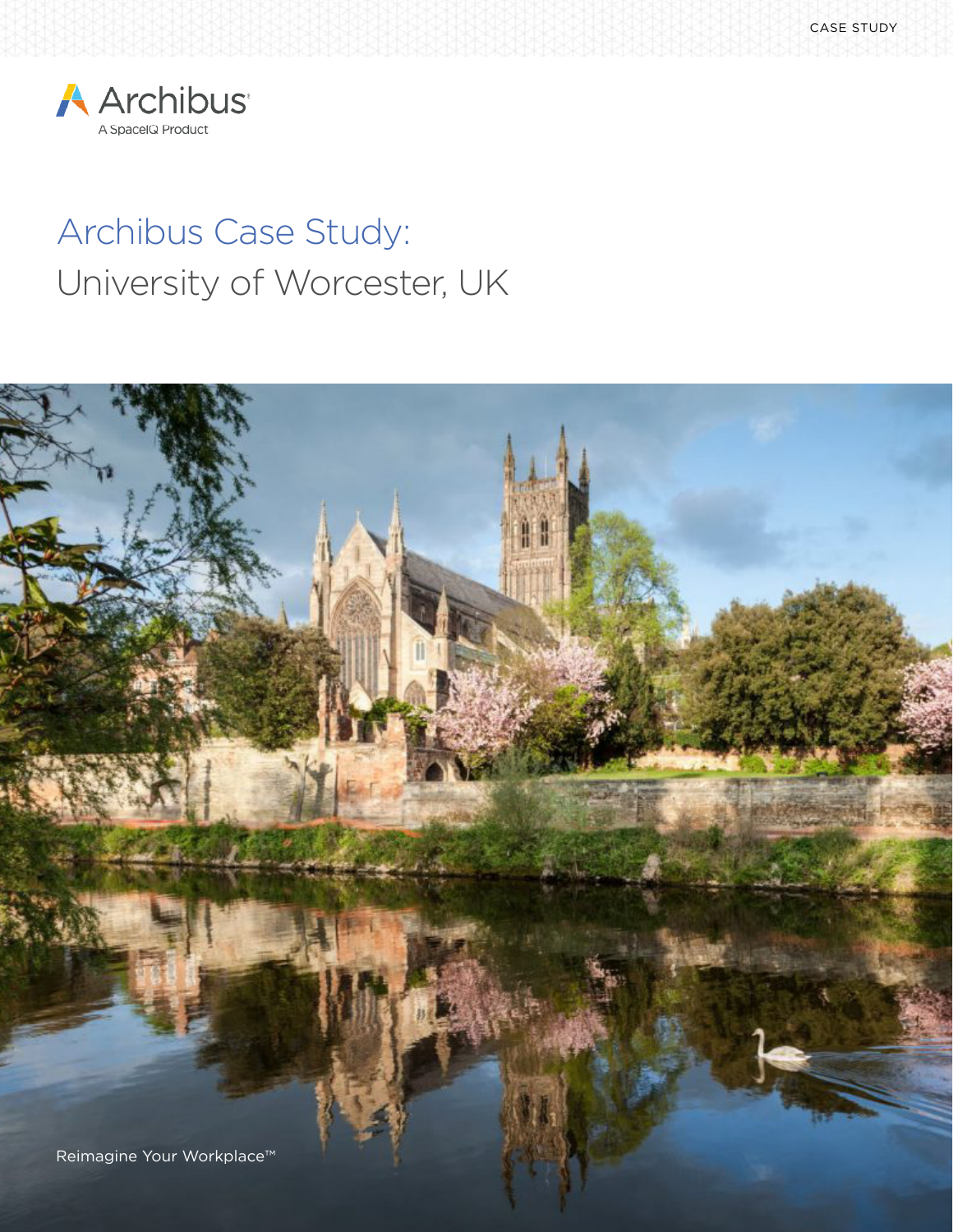

# Reasons for Implementing

- **· Enable mobile working for craftspersons**
- **· Improve maintenance reporting**
- **· Optimize communication with users**
- **· Create a central database for space and building information**

# Archibus Applications

- **· Building Operations Management**
- **· Call Center Wizard**
- **· Mobile Framework**
- **· Space Management**
- **· Strategic Master Planning**
- **· Condition Assesment**
- **· Environmental Sustainability Assessment**
- **· Emergency Preparedness**

# Benefits Gained

- **· Estates team are more independent**
- **· Quality of work requests has improved**
- **· Building operations are more efficient**
- **· Improved reporting**
- **· Evaluation of operational performance levels**
- **· Heightened environmental sustainability**
- **· Accuracy of room mapping data**
- **· Better integration with other systems**

#### University of Worcester UK Empowers Students and Craftspeople with Archibus

The University of Worcester is a leading university in the west of England. Recently it has become one of the fastest growing universities in the UK with a rapidly expanding research program and an award-winning research library, TheHive.

The university procured Archibus in 2009 with the goal of modernizing their maintenance procedures and creating a help desk to improve performance and reporting standards in orderto provide its students with the optimal learning environment. To accomplish this goal, the facilities and administration team had to complete three steps: data integration, workflow management with the new help desk, and mobile working.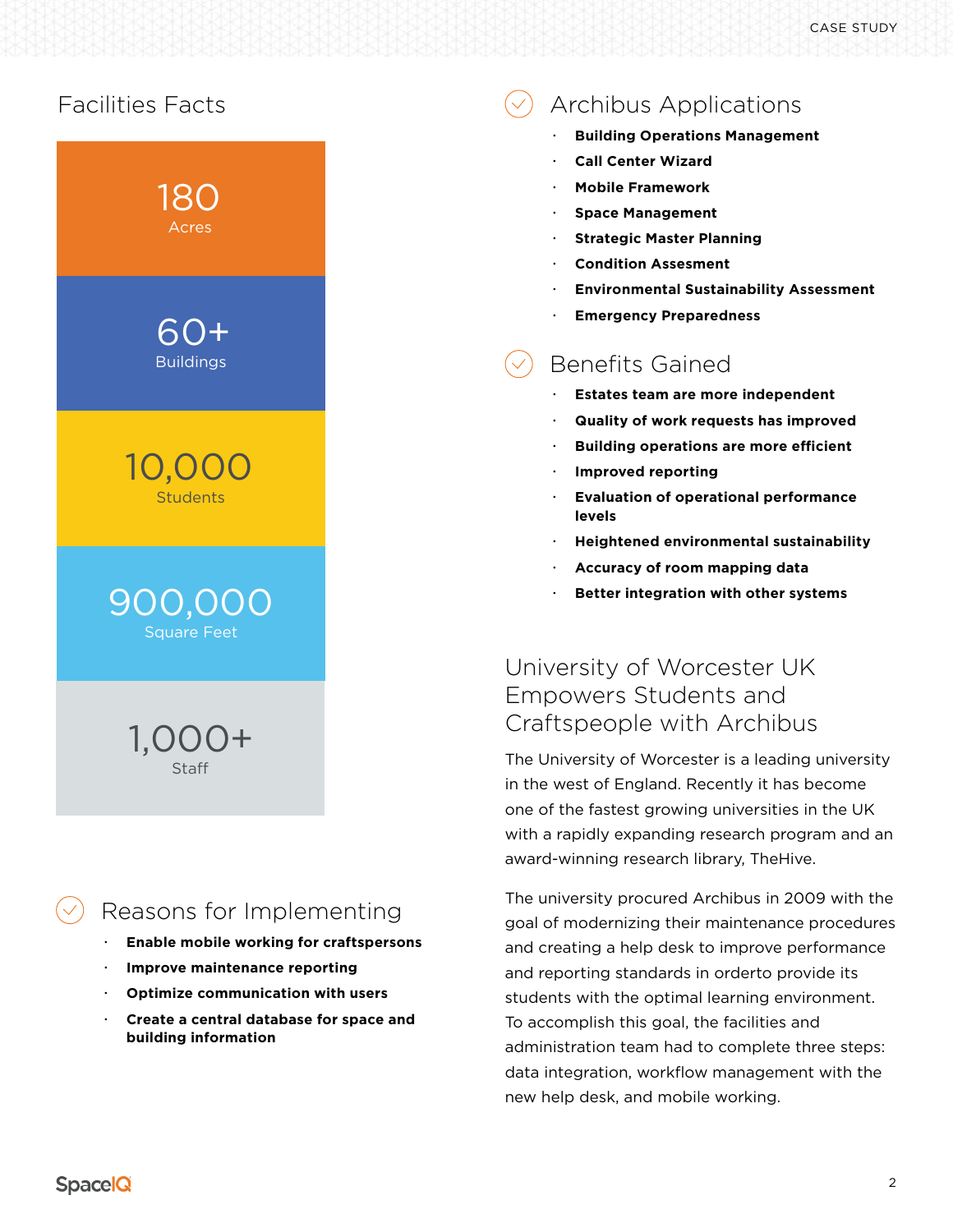#### Data Integration

The first step in the data integration process was to separate data into what the team had and what they did not have. They had authentication, residence hall and office occupant data, and some HR data on students and staff. They did not have complete space data, accurate department records, or a method of coding space.

Their conclusion was that they needed to be clear about using data from its master source, so they needed to bring data both in and out of Archibus in order to avoid data duplication and ensure the data was accurate, up to date, and consistent across systems.

Using the Archibus Space Console, they uniformly coded room numbers and gathered accurate space data to inform their work orders with accurate information for users in order to make it as easy as possible to involve stakeholders from human resources, registry services, timetabling, and IT.

Their data successfully integrated, the University of Worcester was ready to go live with the help desk.

#### The Help Desk: Putting Power in the Hands of Students

The goal of the facilities administration team at the University of Worcester has always been to optimize the student experience so that they can learn and flourish at the university. This intent shaped the form that the help desk took. To some, what the University of Worcester did might seem unthinkable: they gave students the power to generate work requests directly from Archibus. Doing so streamlined the workflow and empowered students, but it also required several adjustments to the work request generation process.

First, foreseeing inevitable student pranks, the team ensured that work requests could not be made on behalf of other people. They also attached the first and last names of the requester to the requests to maintain accountability and to inform the craftsperson whom to talk to when they arrived to complete the job.

Second, they made the work request process as user-friendly as possible while also making sure that the requests were properly ranked by priority. Self-reported priority levels would result in only high-priority requests, preventing truly important repairs from being completed quickly. The solution was an automatic ranking system based on problem type. When generating the requests, students are required to select the problem type and the sub-type, providing the information the craftsperson needs to complete the job and ranking system needs to assign the request with the proper priority level.

The results have been astonishing. The work requests are higher quality, there is deeper operational reporting, and the facilities administration team can monitor and track work, see trends in problems and requests, and evaluate operational performance levels. Just as importantly, the students are empowered by taking responsibility for their own environment, generating their own work requests and seeing those requests fulfilled.